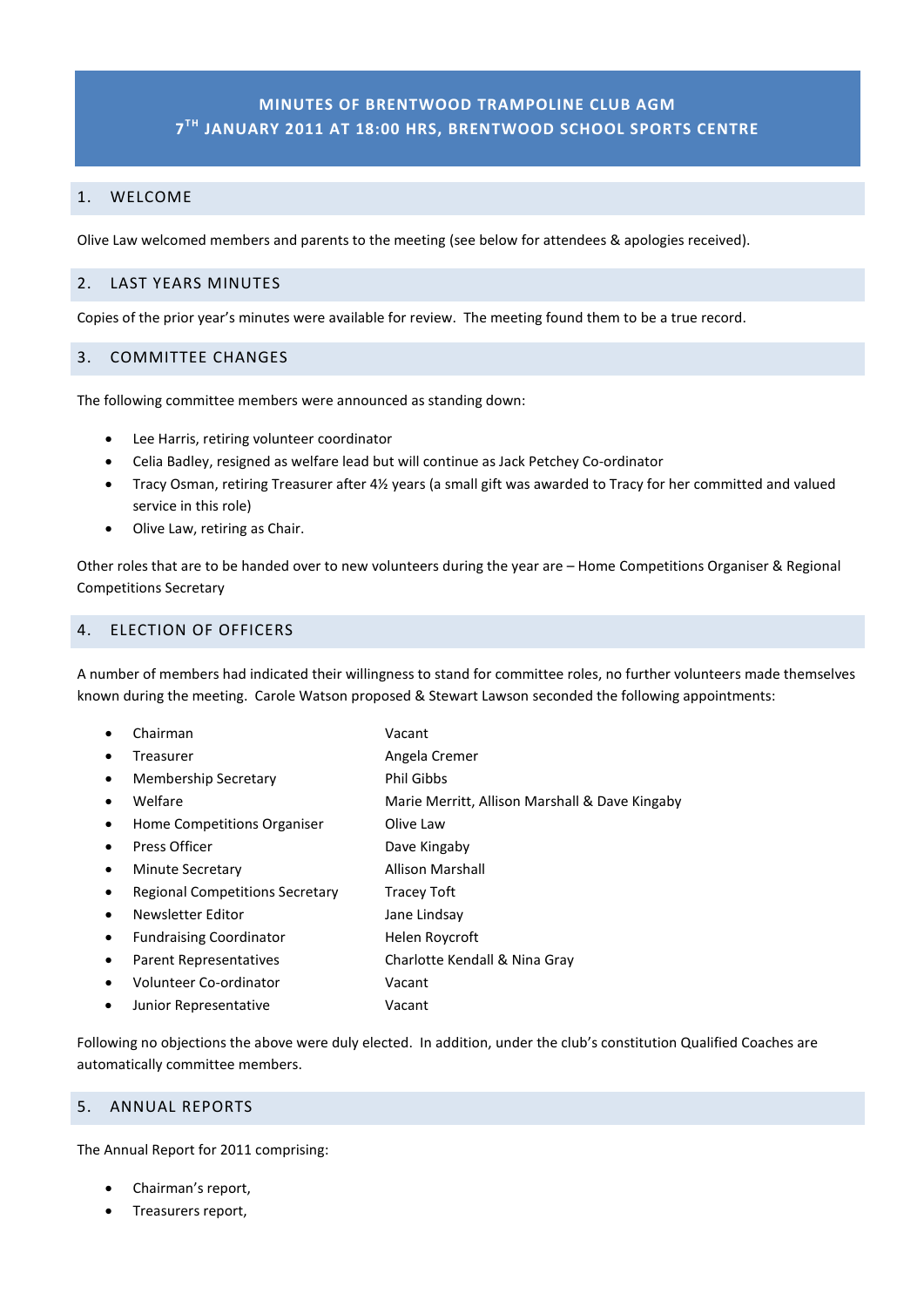- Head coach's report &
- Jack Petchey report,

... had been posted online at [www.brentwoodtc.org/reports.htm](http://www.brentwoodtc.org/reports.htm) and previously advised to members by email.

Some clarification and further information was provided as follows:

# FINANCES

Olive mentioned that at the end of December the club's bank balances were at their lowest ebb for a considerable time. The (outgoing) committee was reluctant to increase fees at this time where 'the crunch' is expecting to be hitting us but there is a need to expand membership if at all possible to ensure this is not needed. Leaflets and posters were made available for members to distribute if at all possible.

# OLYMPICS 2012

As many would be aware, Brentwood School has been successful in attracting pre-Olympic training for Modern Pentathlon. The major downside of this is that for a minimum period of 4 weeks (16<sup>th</sup> July to 16<sup>th</sup> August) but inevitably starting earlier and finishing some time later, we will be unable to access Courage Hall. It is the club's intention to continue operating if at all possible and options being investigated are Basildon Sporting Village & Brentwood County High School; it was felt that the closer to our current venue the better it would be. Stuart Kelly suggested that ECGA might be able to provide funding to assist with upheaval costs.

NOTE: After the meeting had closed Sue Newby suggested that Shenfield High School has two halls other than the main sports hall that could be made available, Garry Sapsford is contact.

# **WELFARE**

A current welfare concern is the number of parents asking children to go to the car park to meet them rather than coming inside to collect them – in future all parents are asked to come into the hall to collect those under the age of 16 unless they have previously provided the club with a written statement that the child must leave unaccompanied.

#### 6. AOB

Stuart Kelly (who chairs the Eastern Region Trampoline Technical Committee) asked if any parent would like to sit on the Essex Gymnastics Association committee since, failing representation by trampoline clubs, it is likely that all funding they control will be directed towards Artistic Gymnastics as has happened in the past. In future it is likely that ECGA will provide no funding directly other than for regional activities and any other funds will have to be sought at a county level. Meetings are held on the first Tuesday of every month in various locations around Essex. The meeting agreed this was important but no volunteer was immediately forthcoming.

No other items were raised and the meeting closed at 18:25 and was followed by presentation of awards to Jack Petchey winners and music.

#### MEMBERS/PARENTS PRESENT

- Olive Law
- Christine Thompson
- Tim Thompson
- Peter Thompson
- Paul Roycroft
- Helen Roycroft
- Jan Semon
- Celia Badley
- Paul Kitchen
- Stuart Kelly
- Dave Kingaby
- Phil Gibbs
- Rachel Gibbs
- Dawn Waghorne
- Sue Newby
- Stewart Taylor
- **Mandy Taylor**
- Graham Parker
- Tracy Osman
- Jane Phillips
- Lisa Michaels
- Angela Cremer
- Jane Lindsey
- Carole Watson
- **Gary Tyrrell**
- **Tracey Toft**
- Lee Harris
- Hazel Harris
- Debbie Newman
- **Stuart Newman**
- Stewart Lawson
- Marie Merritt